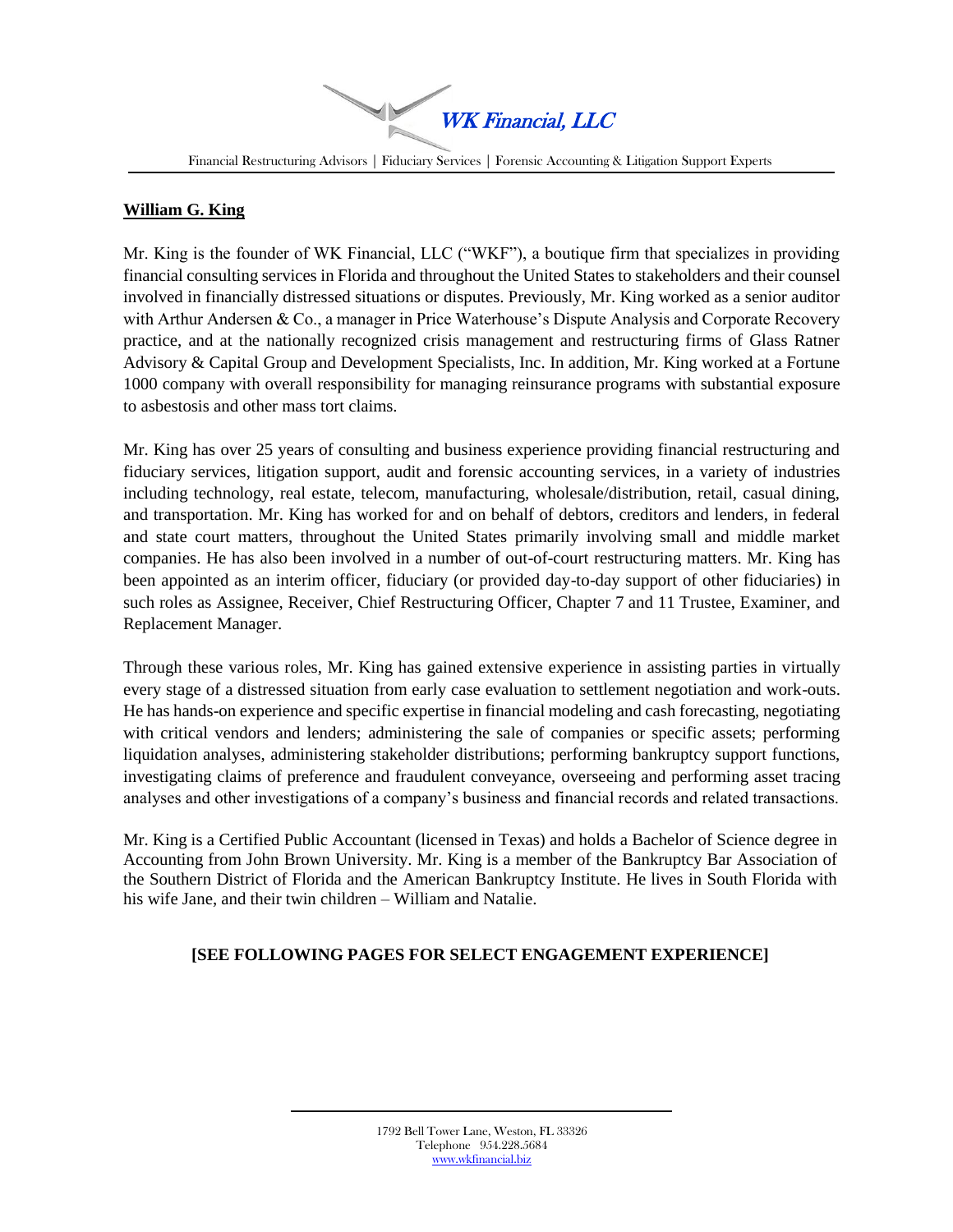## **RESTRUCTURING ADVISORY SERVICES (Select Engagements)**

### **Transportation Company – Out-of-Court Restructuring Advisor to Debtor**

This \$40 million privately-held company provided ground transportation and paratransit services throughout the state of Florida. Mr. King, as the financial advisor to the Board of Directors, worked day to day with stakeholders and executive management to evaluate various restructuring alternatives by examining the profitability and capital requirements of key business lines, creating detailed forecasts of current working capital requirements and near-term financial results of operations, negotiating settlements or more favorable terms with critical vendors and litigants, and assisting with the sale and wind down of various business lines.

*Other Professionals / Stakeholders: Squire Sanders (Debtor's Counsel); PNC Bank (Secured Lender)*

### **Cordia Communications Corp (Telecommunications) – Restructuring Advisor / CRO**

Cordia Communications Corporation ("Cordia") was a publicly-traded company which provided local and long distance services to thousands of customers throughout the United States. Mr. King assisted the Chief Restructuring Officer as the primary professional responsible for the day-to-day management of this liquidating Chapter 11 proceeding, which included providing bankruptcy support services, working with existing management in the marshaling the Debtor's business records, assets, and wind down of operations at office sites; facilitating the 363 sale of the company's operations and receivables, and preparing and managing the Debtor's various court and regulatory reporting requirements.

#### *Other Professionals / Stakeholders: Bilzin Sumberg (Debtor's Counsel); Thermo Credit, LLC (Lender); Baker Hostetler (Lender's Counsel)*

#### **Cooker Restaurant & Bar (Casual Dining) – Restructuring Advisor to the Chapter 11 Debtor**

Cooker Restaurant Corp was a publicly-traded company that owned and operated fifty casual dining stores located in five different states with revenues approximating \$150 million. As financial advisor to the debtor, Mr. King provided all bankruptcy support services, worked closely with executive management and counsel to prepare the necessary financial models and cash forecasts to assess, manage and project store by store performance and develop key financial terms in support of the company's confirmed plan of reorganization.

*Other Professionals / Stakeholders: Pachulski Stang Ziehl & Jones (Debtor's Counsel); Bank of America (Secured Lender)*

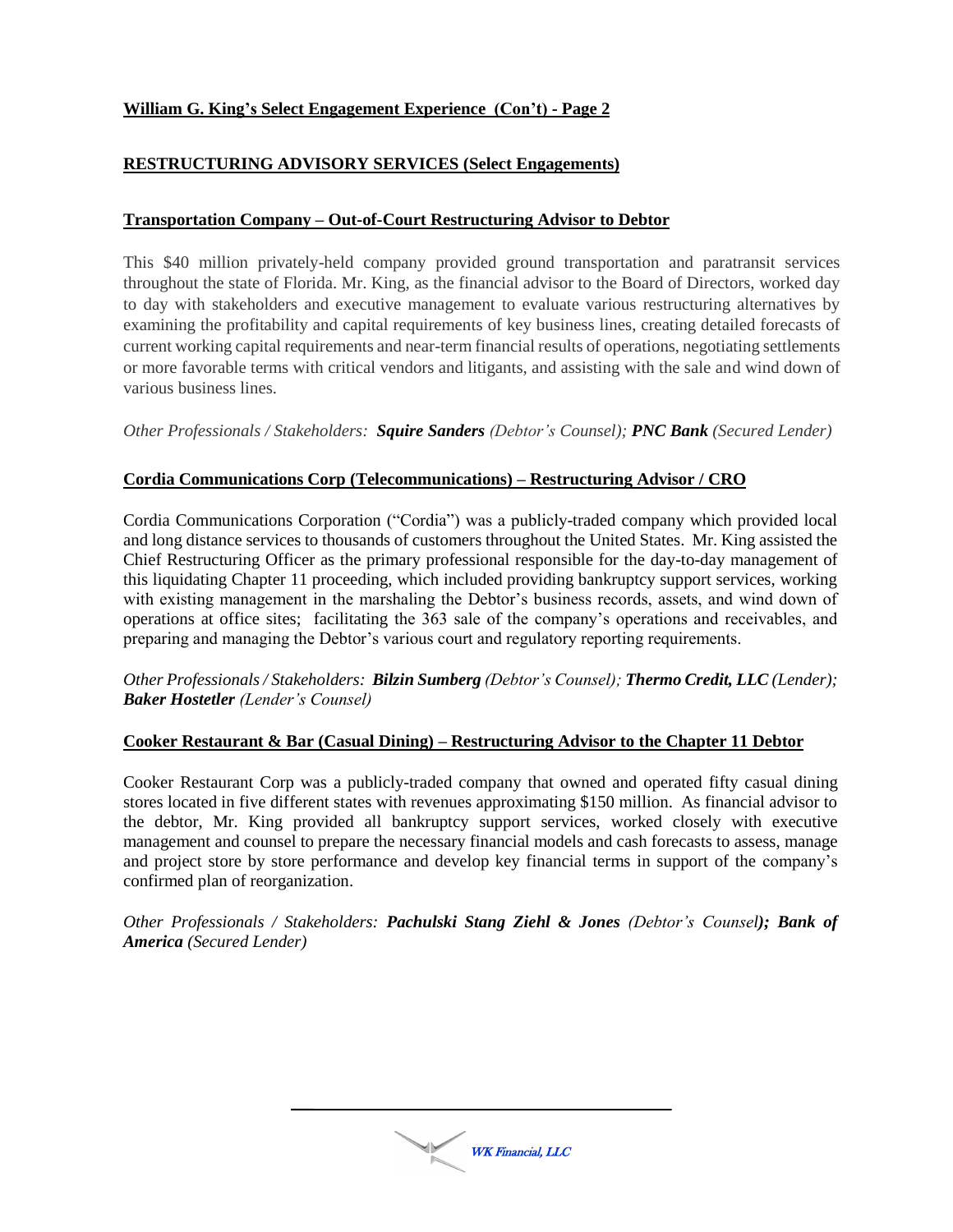### **Breed Technologies, Inc. (Automotive Manf) – Interim Officer of Chapter 11 Debtor**

Breed Technologies was a \$1B+ publicly-traded multinational company that manufactured automotive airbag systems and other parts for Tier 1 automobile manufacturers (Ford, Chrysler, GM, and Fiat). Mr. King acted as Breed's interim officer (Treasurer) responsible for global cash management, cash forecasting and capital budgeting during the Chapter 11 restructuring proceeding allowing for a confirmed plan of reorganization.

*Other Professionals / Stakeholders: Pachulski Stang Ziehl & Jones (Debtor's Counsel)*

## **Stevedoring Company (Shipping) - Out-of-Court Restructuring Advisor to Lender**

This privately-owned shipping company provides stevedoring and other marine cargo handling services between Florida and the Bahamas. At the request of the company's secured lender, Mr. King worked closely with existing management and lender to assess the company's key business drivers and projected financial results, assess the value of various assets collateralizing the lender's loan, and to evaluate various proposed terms and covenants of a forbearance agreement that would allow the company to continue operations and provide the secured lender adequate assurances of future performance.

*Other Professionals / Stakeholders: Berger Singerman (Lender's Counsel); First Caribbean Bank (Secured Lender)*

### **Women's Apparel Company (Retail) - Out-of-Court Restructuring Advisor to Debtor**

This family-owned company, a wholesaler and retailer of women's discount fashion apparel, operated a 60,000 square foot warehouse distribution center and owned several small strip center stores located throughout the Northeast. Mr. King worked closely with existing owners and management in preparing financial projections, establishing thirteen-week cash forecasts; negotiating terms with landlords and critical source vendors; preparing liquidation analyses, and ultimately reaching an out-of-court plan with its landlords and critical vendors to allow the company to continue as a going concern.

# **United Producers, Inc. (Agricultural) – Restructuring Advisor to the Chapter 11 Debtor**

United Producers, Inc., located in Columbus, Ohio, was a cooperative organization (owned by farmers and ranchers) which acted as a processor for thousands of livestock transactions totaling over \$1 billion per year. As financial advisor to this debtor, Mr. King worked closely with existing management to assess and manage short term liquidity issues and prepare detailed financial models that could be used by stakeholders in developing and confirming a plan of reorganization. This successful restructuring was recognized in 2005 by *Turnarounds & Workouts.*

*Other Professionals / Stakeholders: Vorys, Sater, Seymour and Pease LLP (Debtor's Counsel)*

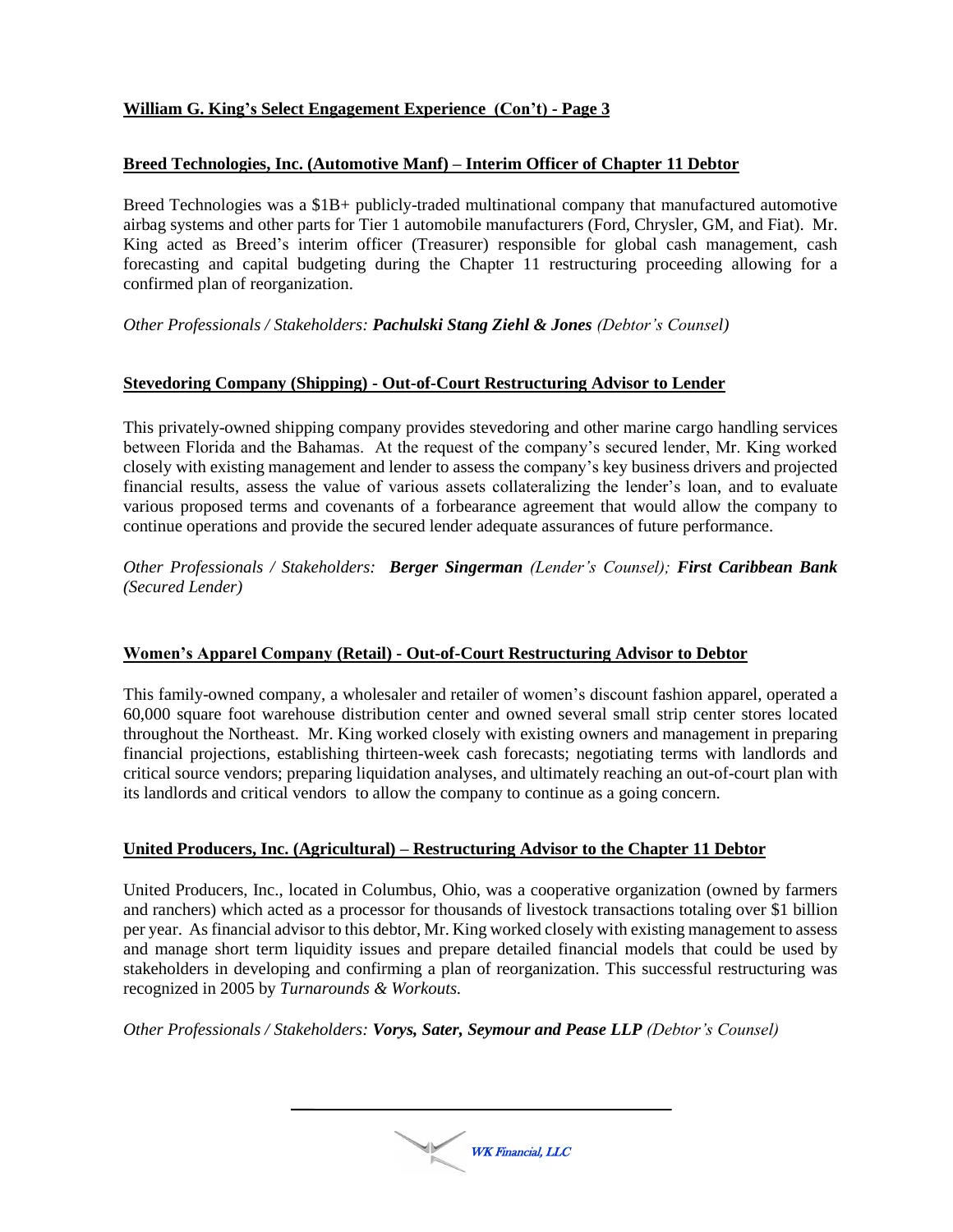### **Other restructuring advisory engagements:**

- Restructuring Advisor to Huffy Corporation, Chapter 11 Reorganization
- > Financial Advisor to the Chief Restructuring Officer of Bank United Corporation.
- Bankruptcy Support to Pacific Lumber Company, Chapter 11 Reorganization
- Restructuring Advisor to Valeo Electrical Systems Inc., Chapter 11 Reorganization
- $\triangleright$  Restructuring Advisor to Gingiss Formalwear Inc., Chapter 11 Reorganization
- Restructuring Advisor to Wallace's Bookstores, Inc., Chapter 11 Liquidation
- Restructuring Advisor to Real Estate Developer (Out-of-Court)
- Restructuring Advisor to Dairy Products Manufacturer (Out-of- Court)
- Restructuring Advisor to Utility Product Wholesaler (Out-of-Court)
- Restructuring Advisor to Children's Book Publisher (Out-of-Court)
- Restructuring Advisor to the Creditor's Committee of Fine Air Services, Inc.
- $\triangleright$  Restructuring Advisor to the Creditor's Committee of International Air Leases of P.R.
- Restructuring Advisor to a National Gourmet Food Delivery Service (Out-of-Court)
- Restructuring Advisor to Boat Dealership (Out-of-Court)

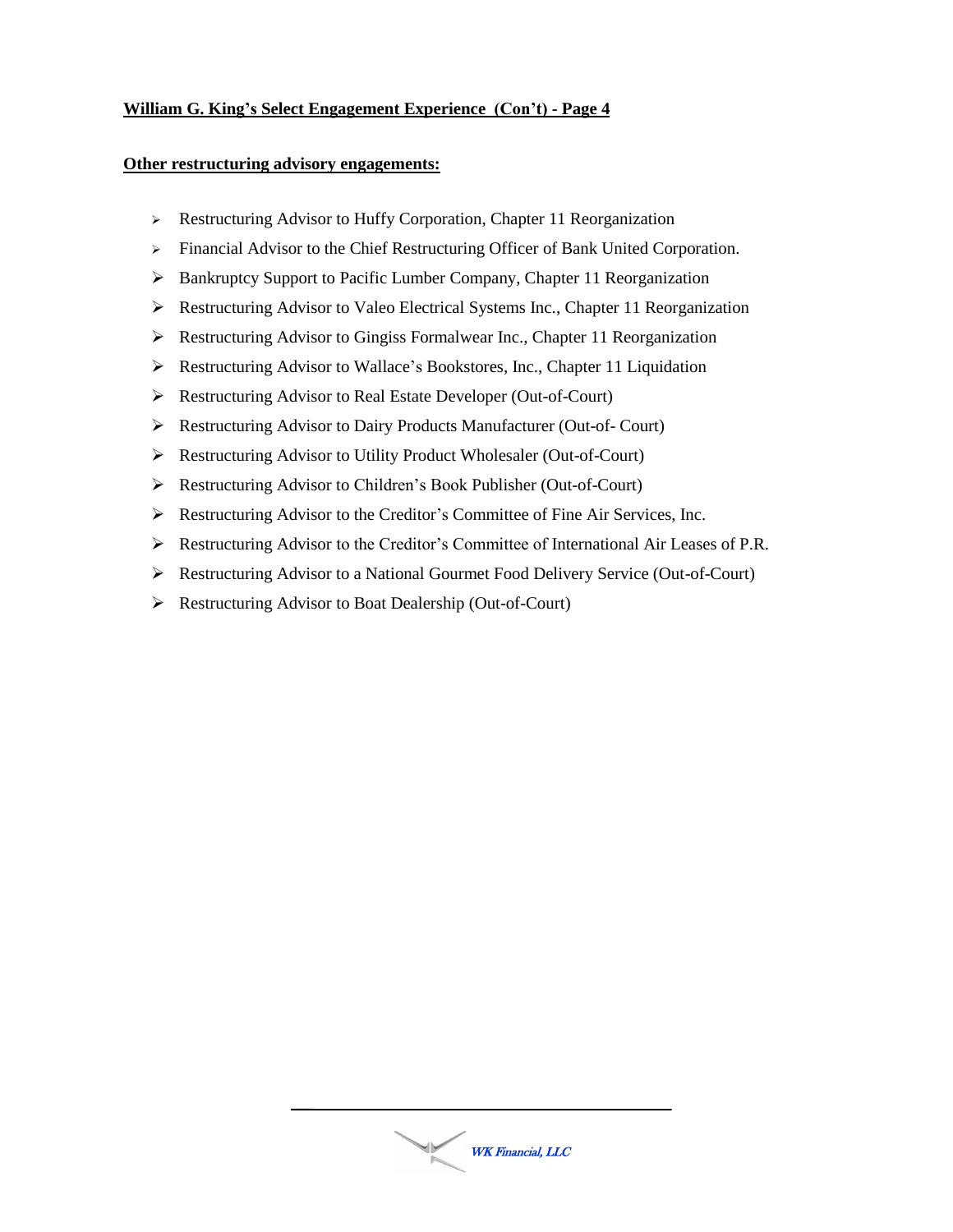## **FIDUCIARY SERVICES (Select Engagements)**

#### **Boca Java, Inc. (Coffee Roaster) - Assignee**

Boca Java, Inc. was a wholly-owned subsidiary of a Fortune 500 company and leading specialty national online retailer of fresh-roasted gourmet coffee, tea, chai latte, cocoa and customizable gifts. Mr. King, as Assignee, was able to continue the company's operations, market, and then successfully negotiate the sale of Boca Java as a going concern for over \$1 million paying creditors 100% of their approved claims and making a substantial residual distribution back to the Assignor. To accomplish these results, Mr. King worked diligently with interested buyers and their respective counsel with due diligence, asset identification, and the resolution of post-closing claims and customer concerns. This allowed a quick fourteen-day turnaround for court approval of the asset purchase agreement thereby preserving the company's goodwill and other intangible assets substantially increasing the total value realized when compared to the estate's tangible assets.

*Other Professionals / Stakeholders: Rice, Pugatch, Robinson, and Schiller (Assignee's Counsel); Greenberg Traurig (Assignor's Counsel); Blyth, Inc. (Assignor)*

### **Capital Coin Fund / State of Ohio BWC (Numismatics / Government) - Crisis Manager**

The Capital Coin Fund was a \$50 million fund managed by a high ranking political donor, Thomas W. Noe, and funded by the State of Ohio's Bureau of Workers Compensation (BWC). The fund's purpose was to invest in valuable rare coins and currency, bullion, and political and sports memorabilia. However, after a \$13 million shortfall in the reported assets, Mr. Noe was immediately removed and replaced by Mr. King and a team of professionals. Mr. King, acting in concert with counsel, various agencies from the State of Ohio, and other team members, managed the day to day operations and wind down of the fund that included marshaling assets, securing business records, administering the sale of the coins, currency and collectibles (including coins with values approaching \$1 million), and performing various forensic accounting and investigation procedures to identify and pursue sources of additional recoveries. The BWC received a net return in excess of 100% of its initial \$50 million investment.

*Other Professionals / Stakeholders: Frost Brown Todd (Manager's Counsel); Attorney General for State of Ohio; Ohio State Police; State of Ohio's Bureau of Workers Compensation*

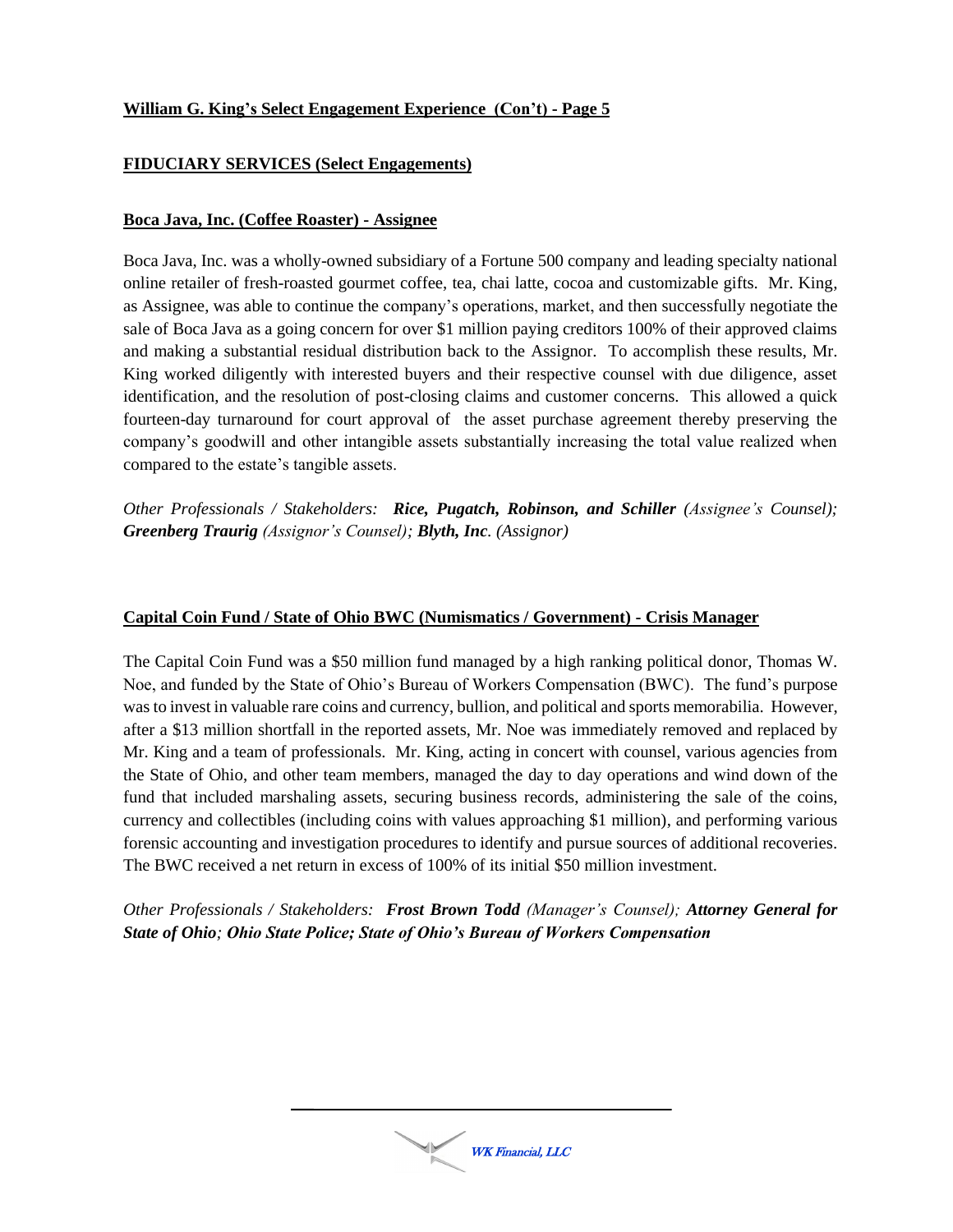## **Abraham Gosman (Health Care / Real Estate) – Financial Advisor to Chapter 7 Trustee**

With creditor claims in excess of \$500 million, the bankruptcy and related wind down of Mr. Gosman's estate was one of the largest individual United States' bankruptcy proceedings. As a financial advisor and accountant to the Chapter 7 Trustee, Mr. King played an integral role in investigating, managing and administrating the estate's wide range of assets including six operating nursing homes and assisted living facilities (sold for over \$30 million), an exclusive personal Palm Beach oceanfront residence (sold to Donald Trump for over \$40 million), several delinquent multi-million dollar promissory notes and interests in numerous companies, partnerships and other business ventures. Over the course of several years, numerous court-supervised 363 sales, pursuit of various avoidance actions, and the adjudication of hundreds of millions of dollars in claims, the estate was able to monetize over \$100 million for the benefit of its creditors.

*Other Professionals / Stakeholders: Greenberg Traurig (Trustee Counsel); Genovese, Joblove & Battista (Special Counsel to Trustee); Credit Suisse (Secured Lender)*

### **Michael W. Vick – Financial Advisor to Post Confirmation Trustee and Plan Administrator**

Michael W. Vick's Chapter 11 bankruptcy resulted in the confirmation of a plan that included the appointment of a Plan Administrator and a separate trust to administer the wind down of various Vick assets and future income streams, finalize claims and make distribution to creditors in accordance with the plan provisions. Mr. King, on behalf of the Plan Administrator and the Post-Confirmation Trustee, worked with counsel to secure and negotiate the sale of various assets, evaluate recovery actions, adjudicate claims, and administer creditor distributions.

*Other Professionals / Stakeholders: Willcox & Savage (Trustee's Counsel)*

### **Promenade at Doral II (Real Estate) – Advisor to Receiver**

Promenade at Doral II was a partially completed 531-unit residential condominium project located in South Florida and was the subject of a \$67.5 million foreclosure action by its secured lender, Wachovia Bank (n/k/a, Wells Fargo). The court approved the appointment of a Receiver to whom Mr. King assisted in the day to day management of this receivership that included securing property and business records, monitoring, completing vital construction activities, facilitating access and due diligence requests from potential purchasers, and ensuring timely communications with lender, owner, creditors, and the court on status of the receivership (e.g., budgets, creditor claims, changes in property conditions).

*Other Professionals / Stakeholders: Rice, Pugatch, Robinson, & Schiller (Receiver's Counsel); Wells Fargo (Secured Lender); Carlton Fields (Lender's Counsel)*

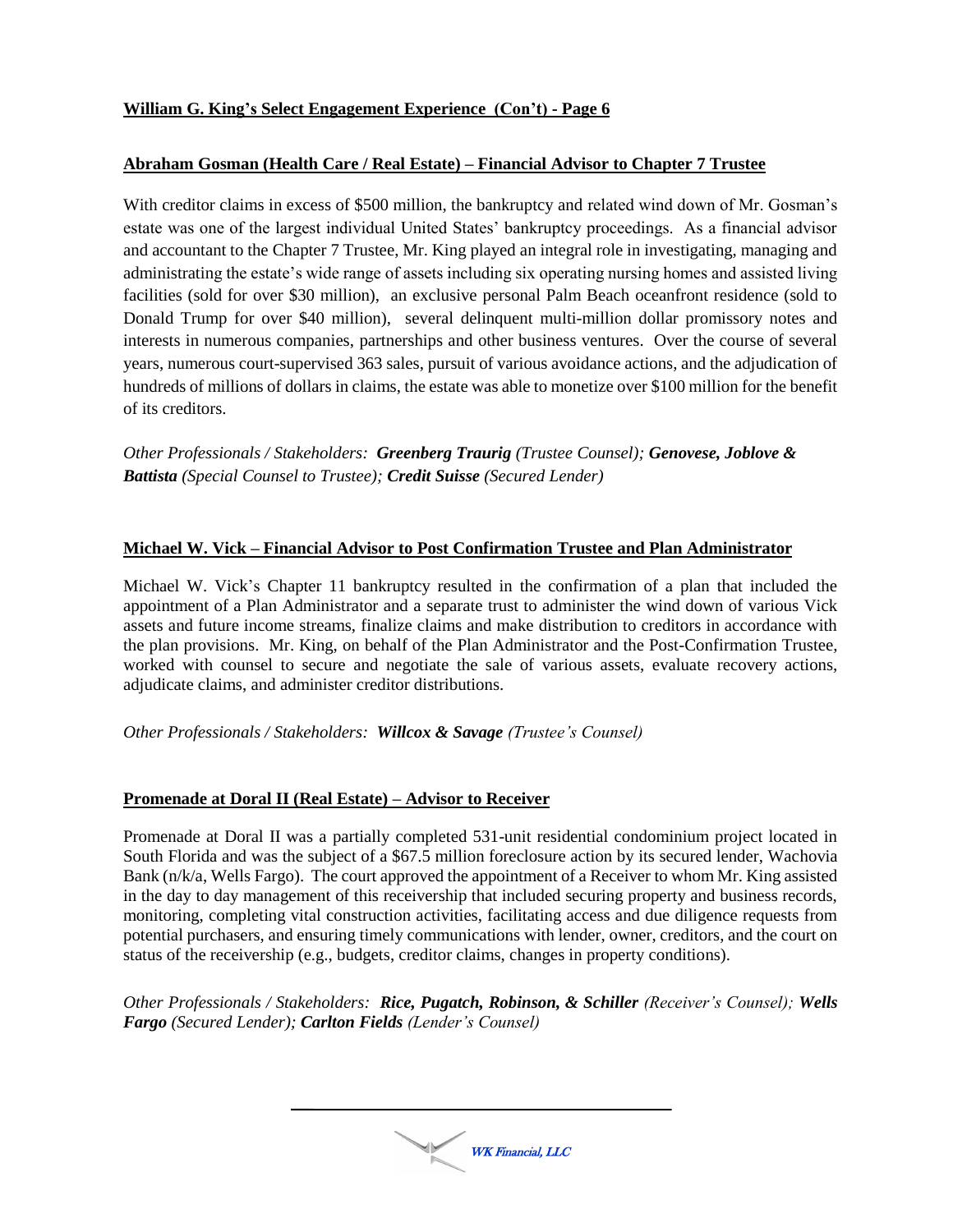### **Other fiduciary related engagements:**

- *Assignee* of Loanwise Financial, LLC, a residential mortgage broker that operated throughout the United States.
- *Assignee* of Coalition Toxicology, LLC, a drug testing facility located in South Florida.
- *Assignee* of BSA Imports, LLC, an importer and national distributor of BSA shotguns and other firearms.
- Financial Advisor to the *Chapter 11 and 7 Trustee* for National Gold Exchange, one of the world's largest coin wholesalers located in Tampa, Florida.
- Financial Advisor to the *Chapter 11 Trustee* of IPofA West Oaks Mall, LP, the owner of a 1.1 million square foot shopping complex in Houston, Texas.
- Financial Advisor to the *Assignee* of Angostura Wine & Spirits, a distributor of wine, beer, & spirits.
- Financial Advisor to the *Chapter 7 Trustee* of Avidus Trading Group, a foreign exchange trading company.
- Financial Advisor to the *Chapter 7 Trustee* of Southeast Banking Corp, a bank holding company.
- Financial Advisor to the *Receiver* of CKS Ventures, the owner of an apartment building and fractional condominium units located in Miami, Florida.
- Financial Advisor to the *Assignee* of Fantasi International, Inc. (d/b/a Bette & Court Golf) the designer and manufacturer of established women's golf and active lifestyle apparel brands.
- Financial Advisor to the *Assignee* of National Lithographers, a large printer of high end marketing products and other printed materials.
- Financial Advisor to the *Assignee* of Kidozen, Inc., a software developer of enterprise mobile application platforms that allow companies to securely integrate and manage mobile apps with backend systems.
- > Numerous other Assignments for the Benefit of Creditors.

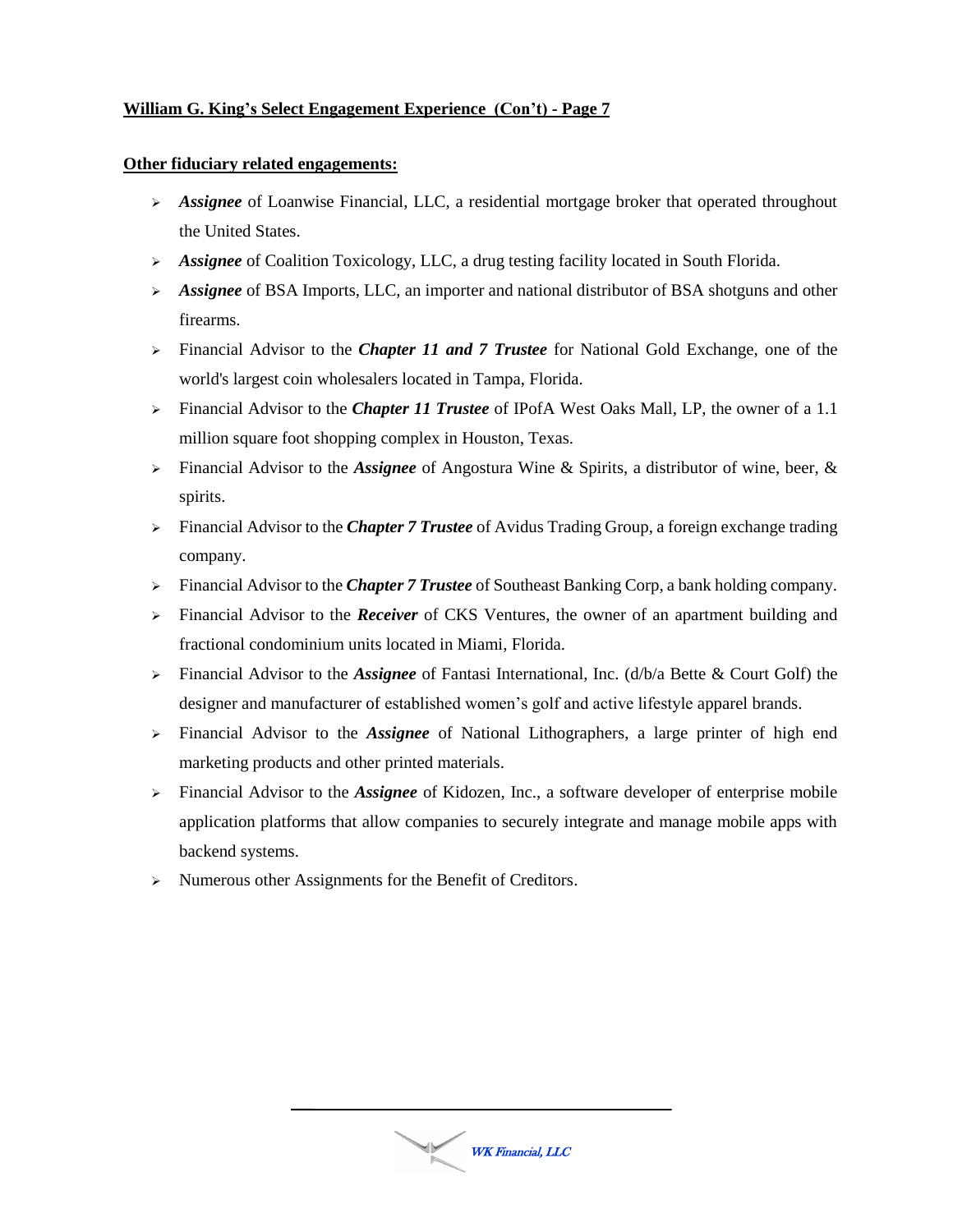## **FORENSIC ACCOUNTING AND LITIGATION SUPPORT (Select Engagements)**

### **Rothstein Rosenfeldt Adler, P.A – Expert Witness**

Rothstein Rosenfeldt Adler, P.A. ("RRA") bankruptcy proceeding was the result of a \$1.4 billion Ponzi scheme ran by Scott Rothstein. Herbert Stettin, as Trustee for RRA, filed an adversary proceeding seeking to avoid over \$5 million of alleged fraudulent transfers. Mr. King was engaged by defendant's counsel to review, analyze and if necessary, provide rebuttal testimony to opinions offered by the Plaintiff's expert. Mr. King reviewed extensive banking and accounting records, testimony and applied generally accepted cash tracing rules to prepare detailed analyses and rebuttal testimony that was contrary to certain opinions contained in the Plaintiff's expert report. Subsequent to Mr. King's testimony, the litigants agreed to a settlement.

*Other Professionals / Stakeholders: Shawde & Eaton, P.L. (Defendant's Counsel); Genovese Joblove Battista (Trustee's Counsel); Berkowitz Pollack Brant (Trustee's Expert)*

#### **Bernard L. Madoff - Litigation Support**

Irving Picard, as Trustee for the Liquidation of Bernard L. Madoff Investment Securities LLC, filed an adversary proceeding seeking to avoid over \$4 million as alleged fraudulent transfers. Mr. King was engaged by defendants' counsel to provide litigation support and forensic accounting analysis of the defendants' financial records, and to work collaboratively with counsel in litigation and mediation.

*Other Professionals / Stakeholders: Greenberg Traurig (Defendant's Counsel); Baker Hostetler (Trustee's Counsel)*

### **Dreier, LLP (Law Firm) – Forensic Accountant**

Dreier, LLP was a prominent New York-based law firm run by Marc Dreier that was forced to file bankruptcy after it was discovered that Mr. Dreier was running a massive \$400 million Ponzi scheme. As a financial advisor to the Chapter 11 Trustee, Mr. King and a team of professionals provided the Trustee with extensive forensic accounting services, including funds tracing required to assist counsel in the pursuit of various multi-million dollar preferential and fraudulent transfers and other causes of actions. In addition, Mr. King provided assistance to the Chapter 11 Trustee in analyzing and evaluating the proof of claims filed in the estate.

*Other Professionals / Stakeholders: Diamond McCarthy (Trustee's Counsel)*

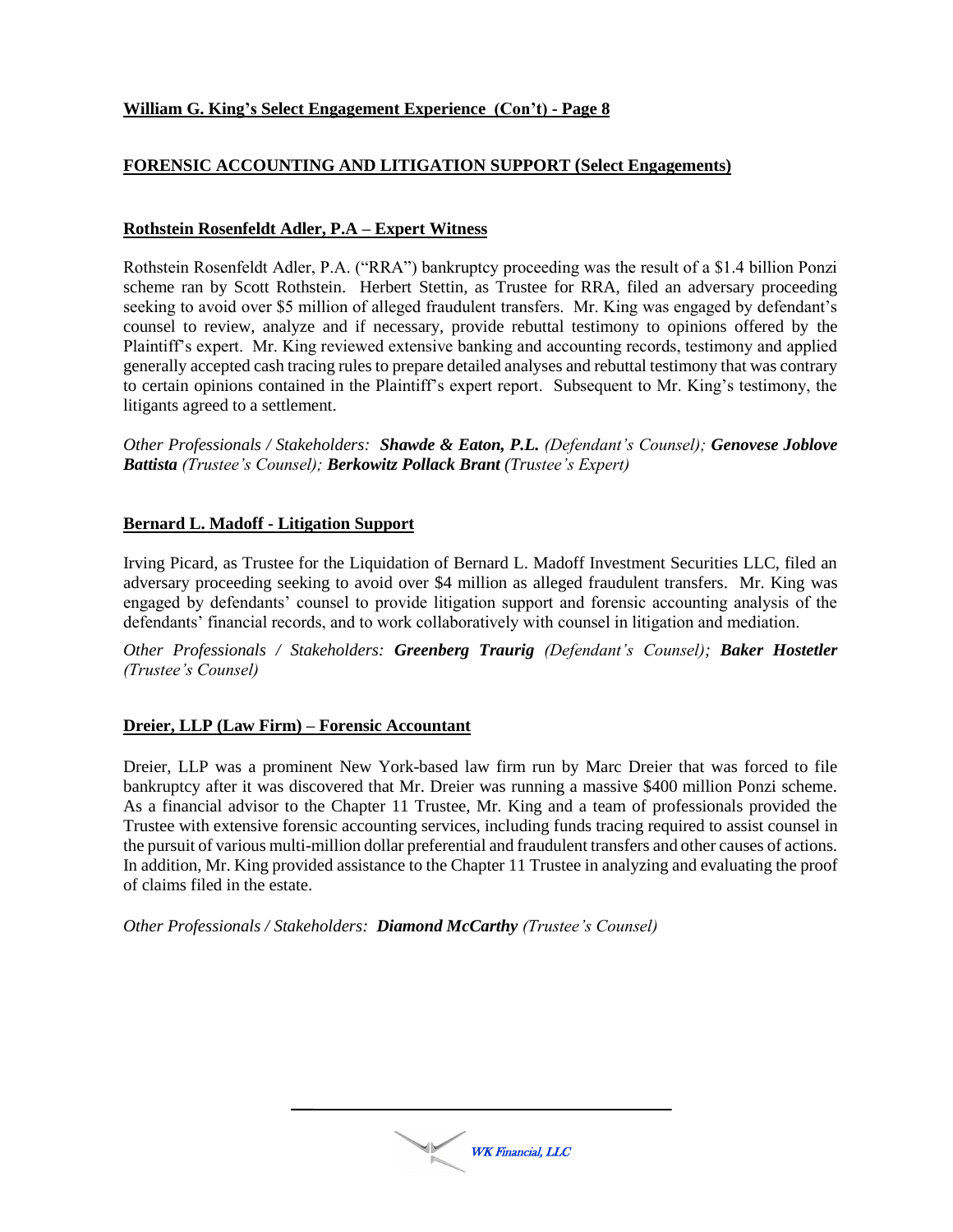## **People's Choice Home Loan Inc. (PCHL) – Litigation Support**

Washington Mutual Bank ("WaMu"), as a warehouse and repurchase lender for PCHL, claimed a loan deficiency and security interest in certain PCHL cash balances held and commingled as of the date of PCHL's petition for bankruptcy protection. Mr. King provided WaMu's counsel a detailed assessment of WaMu's \$300+ million PCHL loan portfolio to calculate and support a \$30 million deficiency claim. Mr. King also prepared and analyzed various funds tracing analyses (FIFO, LIFO and Lower Intermediate Balance) that were used to assess and support counsel's pursuit of WaMu's security interest claim in PCHL's cash balance.

*Other Professionals / Stakeholders: Heller Ehrman (WaMu counsel); Washington Mutual Bank; Alvarez & Marsal (Financial Experts for PCHL); Navigant (Financial Experts for Competing Secured Lender)*

### **National Gold Exchange – Forensic Accountant**

National Gold Exchange (NGE) was one of the largest wholesalers of gold coins in the world when it filed for Chapter 11 bankruptcy protection. Mr. King, as financial advisor to the Chapter 11 Trustee, provided the financial and feasibility review associated with of various plans submitted by the Debtor. Upon conversion to a Chapter 7 proceeding, Mr. King assisted the Chapter 7 Trustee by working with counsel in the identification, review and reconstruction of NGE's business and accounting records, evaluating issues related to solvency, and in the quantification and recovery of preferential payments and fraudulent conveyances.

*Other Professionals / Stakeholders: Berger Singerman (Trustee' counsel); Sovereign Bank (Lender); Greenberg Traurig (Lender's Counsel)*

### **Global Bullion Exchange – Forensic Accountant for Assignee**

Global Bullion Exchange, a company located in South Florida that purportedly sold precious metal investments, was a massive Ponzi scheme that was ultimately subject to an Assignment for the Benefit of Creditors. In addition to providing general fiduciary support services, Mr. King was directed by the Assignee and his counsel to perform the financial and forensic investigation into the company's actual results including preparing a detailed funds tracing analysis, reports summarizing the company's business and accounting records, interviews of potential witnesses, and meeting with various state and federal law enforcement officials. This support was used by the Assignee in support of recoveries for the Estate and by law enforcement agencies that were investigating criminal actions.

*Other Professionals / Stakeholders: Messana Stern (Assignee's counsel); FBI; US Postal Inspection Service; State of Florida's Office of Financial Regulation*